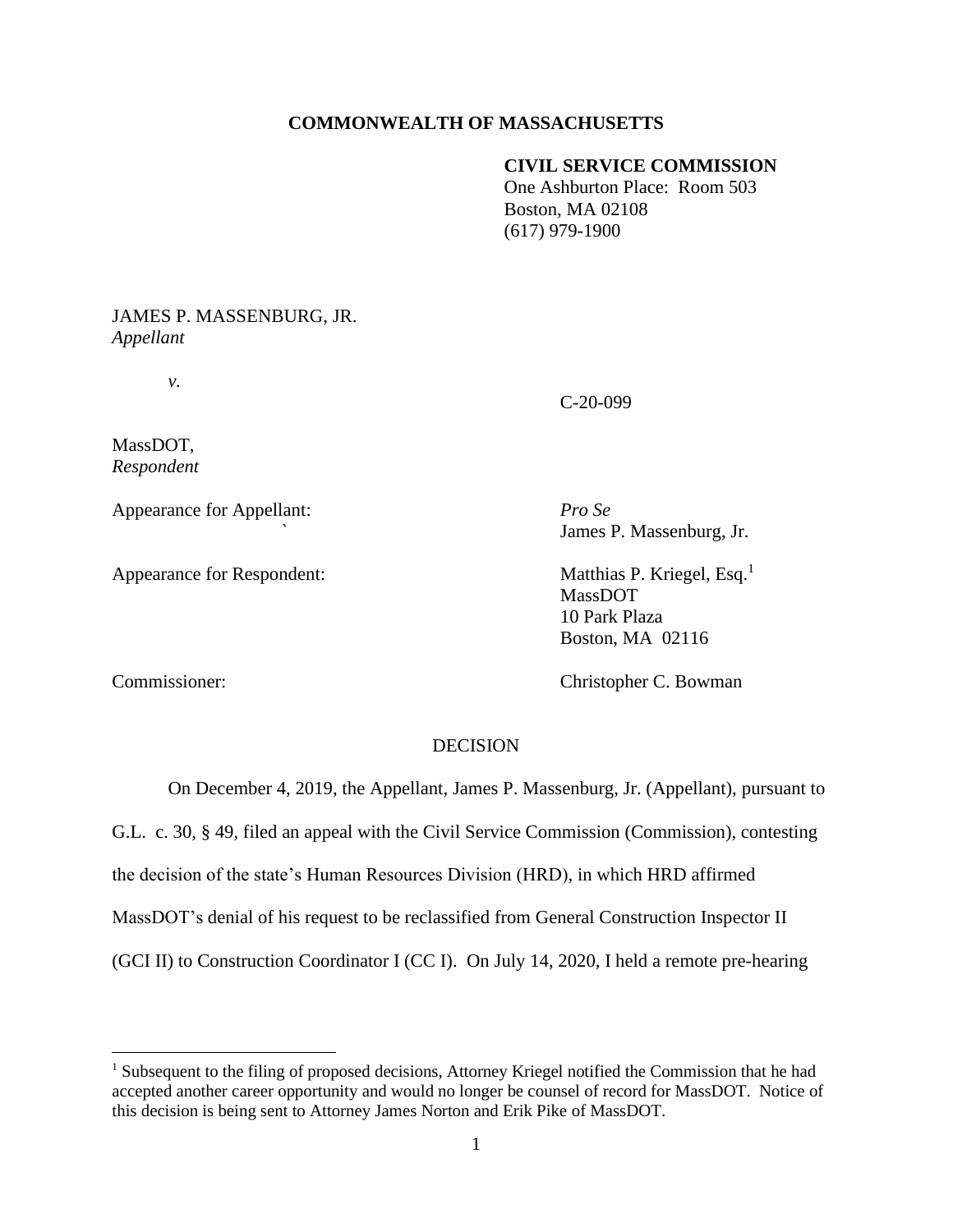conference. I then held a remote full hearing on October 21, 2020.<sup>2</sup> The hearing was recorded via Webex, and both parties were provided with a link to the recording of the hearing.<sup>3</sup> The Commission also retained a copy of the hearing recording. Both parties submitted proposed decisions. For the reasons stated herein, the appeal is denied.

# **FINDINGS OF FACT:**

Eight (8) Appellant Exhibits (Exhibits A-H) and twenty-three (23) MassDOT Exhibits

(Exhibits 1-23) were entered into evidence at the hearing. Based on these exhibits; the testimony of the following witnesses:

### *For the Appellant:*

- James P. Massenburg, Appellant
- Suzanne Wilbur, Construction Claims Analyst, District 3
- Linda M. Terry, Assistant Construction Engineer, District 3,

## *For MassDOT*:

- Paul Maloy, Construction Engineer, District 4
- Amy Lynch, Manager, Classification and Compensation Unit, MassDOT;

taking administrative notice of all matters filed in the case, and pertinent rules, statutes,

regulations, case law and policies, and drawing reasonable inferences from the credible evidence;

a preponderance of credible evidence establishes the following facts:

<sup>&</sup>lt;sup>2</sup> The Standard Adjudicatory Rules of Practice and Procedure, 801 CMR §§ 1.00 (formal rules) apply to adjudications before the Commission with Chapter 31 or any Commission rules taking precedence.

<sup>&</sup>lt;sup>3</sup> If there is a judicial appeal of this decision, the plaintiff in the judicial appeal would be obligated to use the recording to supply the court with a written transcript of the hearing to the extent that they wish to challenge the decision as unsupported by the substantial evidence, arbitrary and capricious, or an abuse of discretion.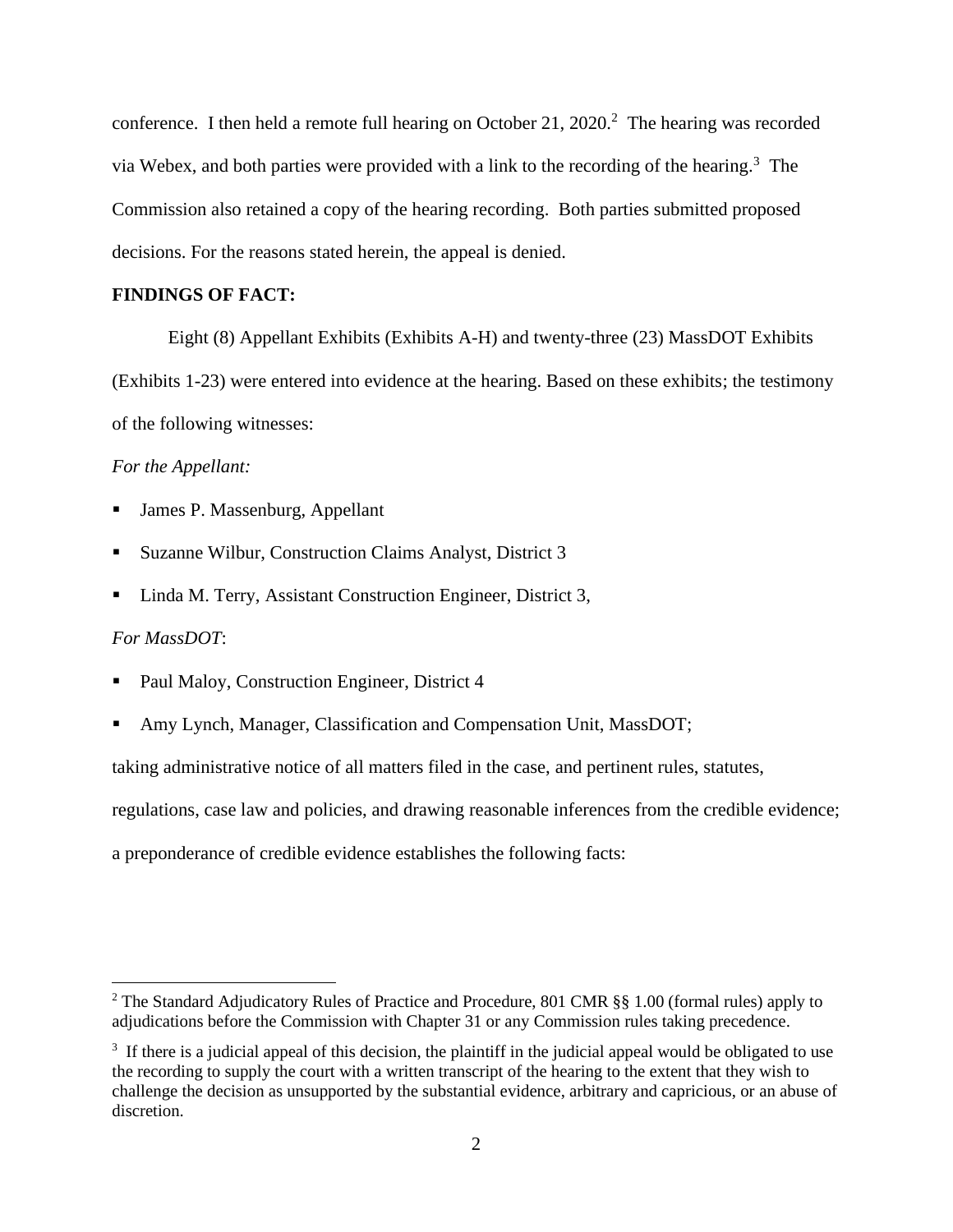- 1. The Appellant is employed with MassDOT in its Highway Division, Construction Department, and is classified as a General Construction Inspector II. (Testimony of Appellant; Exhibits 3,4)
- 2. The Appellant holds a High School Equivalency/GED diploma and has attended classes at Quinsigamond Community College. He holds certificates in Hot Mix Asphalt (HMA) Paving Inspector, Concrete Inspector, and ACI (American Concrete Institute) Concrete Field Testing. (Testimony of Appellant; Exhibit 4)
- 3. Prior to his work with MassDOT, the Appellant worked in construction in Virginia for approximately one year in the early 1980's, installing loop detectors at traffic intersections. His duties included installing wiring and laying pipes. (Testimony of Appellant)
- 4. The Appellant also previously worked in construction for the City of Boston for two years, from 1987 to 1989, repairing traffic signals. His duties in that position included repairing broken signal poles and trouble-shooting signal problems. (Testimony of Appellant)
- 5. The Appellant began work at the Massachusetts Turnpike Authority in March of 1993 and worked as a toll collector for twenty-three years. In 2009, the Massachusetts Turnpike Authority became part of MassDOT. On June 5, 2011, the Appellant, by then the senior toll collector at his interchange, was promoted to Toll Collector II (TC II). (Testimony of Appellant, Exhibit 5, Stipulation)
- 6. As a TC II, the Appellant's duties included ensuring the toll collectors were at their booths, that they had proper funds, and that they took their breaks. He also handled problems with the toll machines and addressed customer satisfaction issues that arose at his location. (Testimony of Appellant)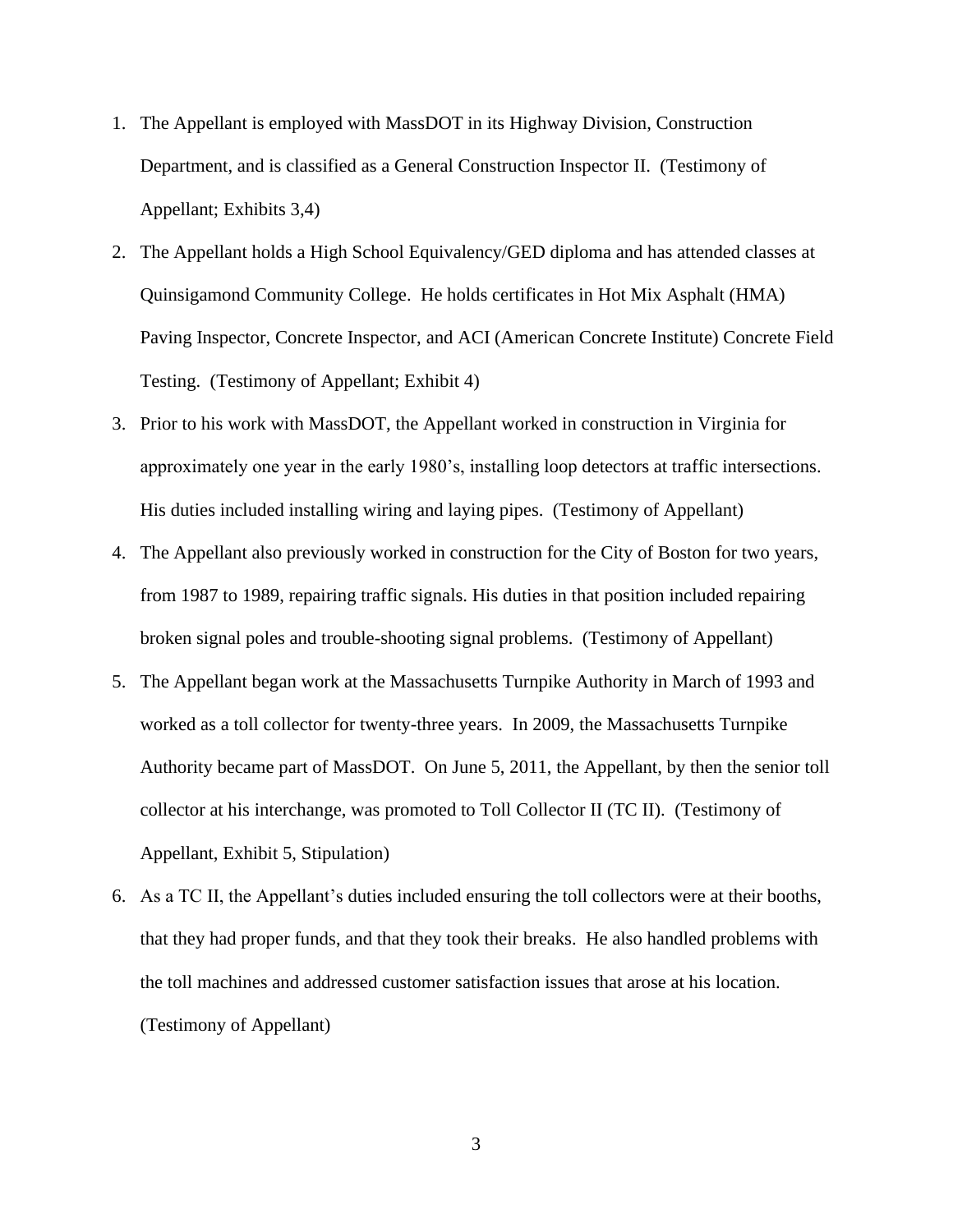- 7. In 2016, all toll collector positions were eliminated in conjunction with the removal of toll plazas from the Mass Pike. At that time, MassDOT offered the Appellant a position as an Engineering Aide II (EA II). He began in that position on October 30, 2016. (Testimony of Appellant, Stipulation)
- 8. As an EA II the Appellant was assigned to work under General Construction Inspectors and a Civil Engineer on the demolition project to eliminate the toll booths on the Mass Pike at interchanges 9 and 10A, in Sturbridge and Worcester. He helped inspect the contractors' work and completed daily reports on their progress, filing paper copies and entering the reports into the MassDOT database. During this time, the Appellant studied the construction field and received his HMA paving inspector, concrete inspector, and ACI concrete testing certificates. After mastering use of the computer database, the Appellant also helped train his co-workers on data entry. (Testimony of Appellant; Exhibit 4)
- 9. On March 24, 2017, the Appellant was reclassified as a General Construction Inspector II after filing a Working Out of Title Grievance under his collective bargaining agreement. From approximately 2017 to 2018 he continued to work on the Mass. Pike toll demolition project at interchanges 9 and 10A, performing inspections of the contractors' work and filing reports. The Appellant testified that there were times when he was the only MassDOT inspector at these interchanges. After that job ended, he was assigned to a different field office, with the expectation that he would work on a sidewalk project. In late 2018, before the weather permitted commencement of that project, the Appellant was reassigned to District 3 headquarters in Worcester. (Testimony of Appellant; Exhibit C; Stipulation)
- 10. At the outset, the Appellant's duties in District 3 headquarters included field work. However, in the spring of 2019, a need arose for someone to fill the position of Office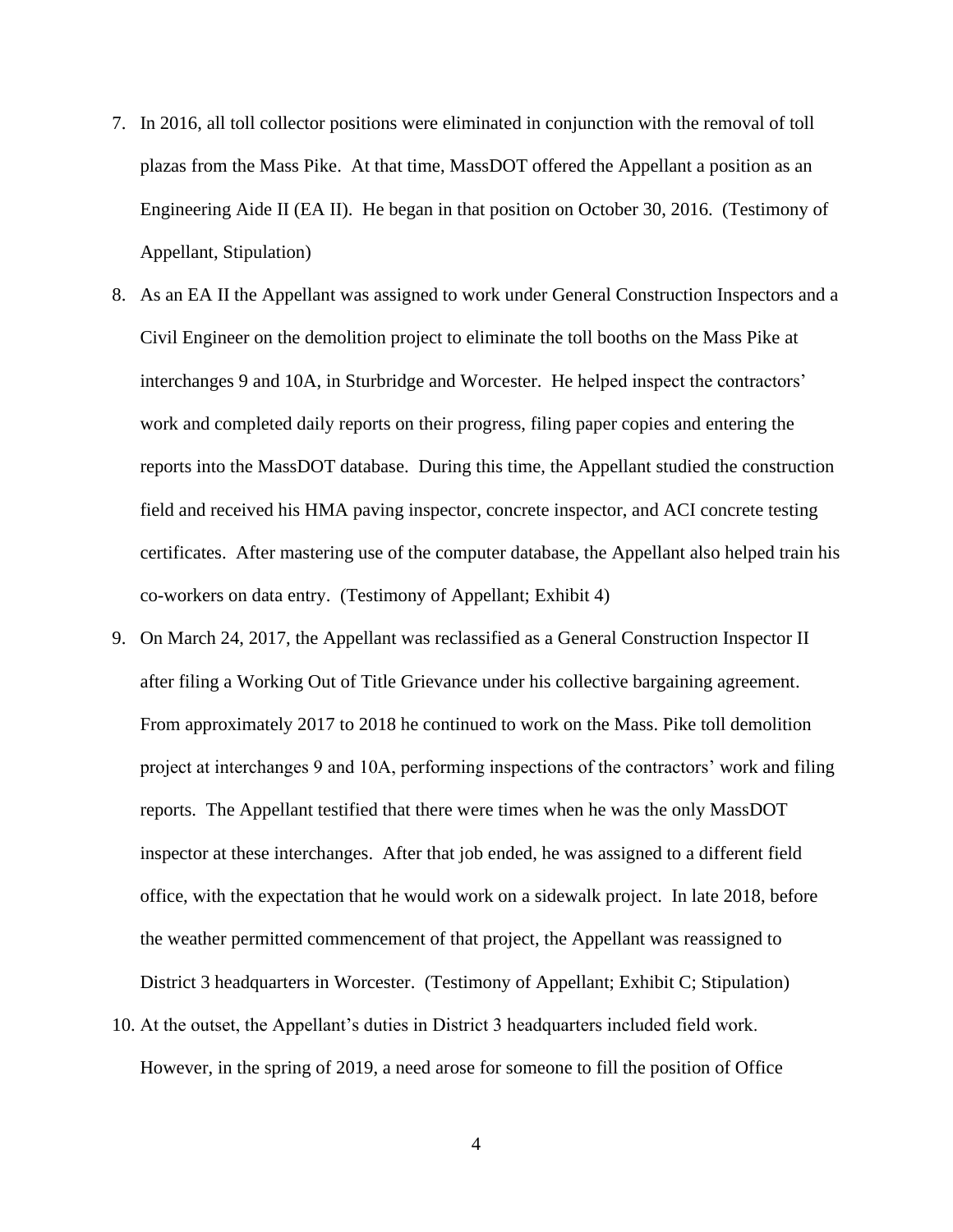Engineer for District 3. That position had been held for several years by Burt Christensen, a Civil Engineer II, who had retired. After Mr. Christensen's retirement, Edmilson Tavares, a Civil Engineer II, 4 took over the Office Engineer functions while still performing field work. Shortly afterwards, Mr. Tavares was promoted to Civil Engineer III, then applied for and received the Civil Engineer IV position of Finals Engineer. (Testimony of Appellant, Terry, Lynch; Exhibit 22)

- 11. When it became apparent that Mr. Tavares did not have time to perform all the duties of Office Engineer while also acting as Finals Engineer, the Appellant was approached by the district's Construction Engineer and Assistant Construction Engineer and asked if he would be interested in helping in the office on a part-time basis. He agreed to the plan. By March 17, 2019, however, the Appellant was functioning as the full-time Office Engineer and was no longer performing field inspections. (Testimony of Appellant, Terry, Lynch; Exhibit 22)
- 12. As Office Engineer, the Appellant's primary duty is to review and process all requests by prime contractors working in District 3 for approval of their subcontractors. He receives and handles ten to fifteen subcontractor preapproval packages per week. Before the packages can be submitted to the Construction Engineer and the District Highway Director for their approval, the Appellant must review them against the contract to be sure that all required information and documentation is included. Nearly half the packages the Appellant receives are missing required documentation, and the Appellant promptly notifies the contractor and assists in locating documentation and certificates in order not to delay the project. Once the packets are complete, the Appellant forwards them to the Construction Engineer and District Highway Director. (Testimony of Appellant, Terry; Exhibits 4, 5, 6, 22)

<sup>4</sup> The description in Exhibit 22 of Mr. Tavares as a Construction Coordinator II, rather than a Civil Engineer II, is evidently a scrivener's error. (See Testimony of Terry, Lynch)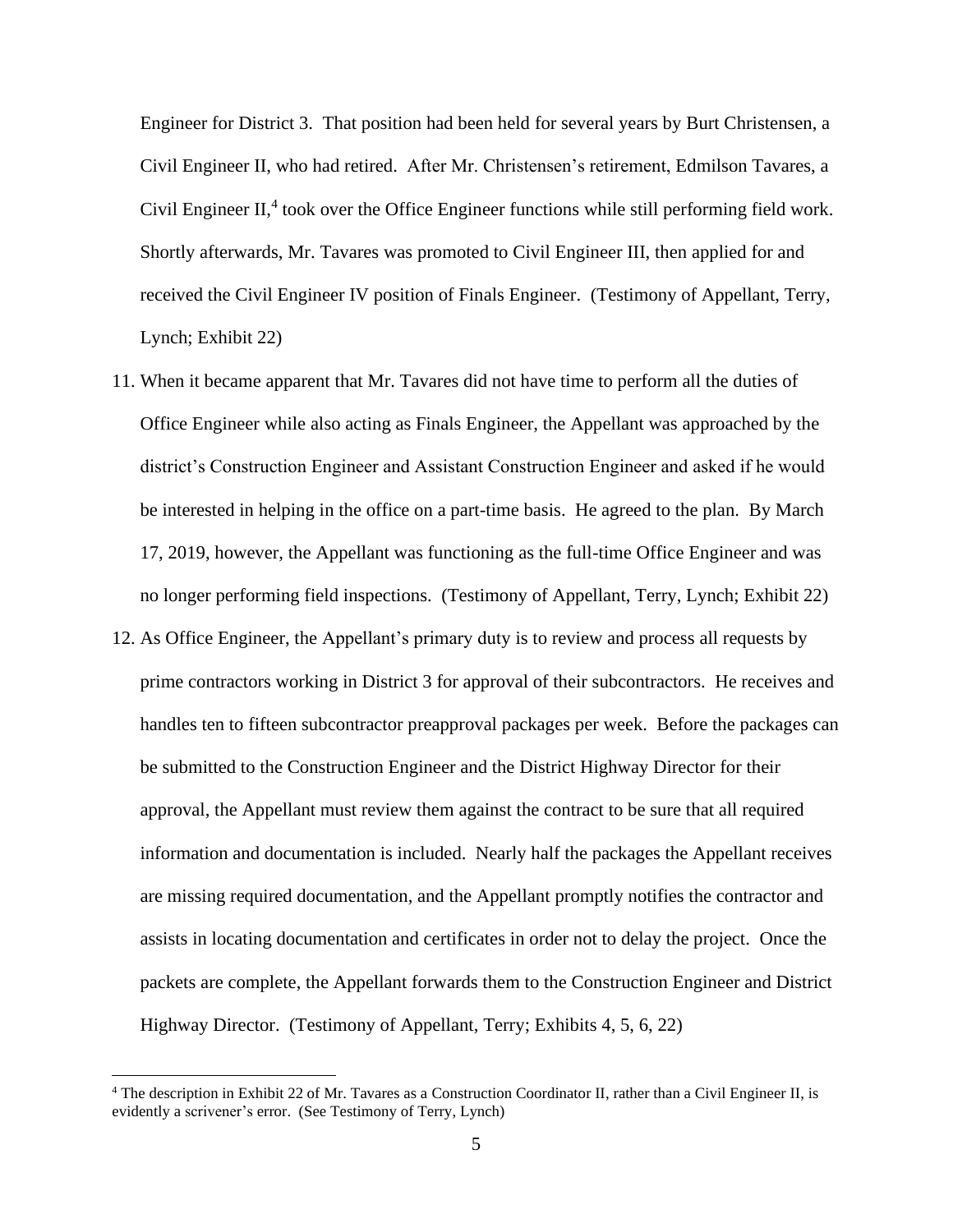- 13. The Appellant also attends the pre-construction meetings held between prime contractors and the District engineering staff. His role at the meetings is to explain to the contractors what documentation they must include in their subcontractor approval packages. (Testimony of Appellant, Terry; Exhibit 4)
- 14. Processing the subcontractor approval packages entails managing and filing both hard copy and electronic files. The Appellant creates a separate jacket for each subcontractor. He also receives and files voluminous construction project plans and notifies both the resident engineer and the area engineer when plans arrive so that they can review them. (Testimony of Appellant, Exhibits 4, 6)
- 15. The Appellant also enters information from the subcontractor approval packets into the SAM (Site Application Module) database and DCD (District Construction Database), so that the requests can be tracked and updated. He is the District 3 expert on the subcontractor approval process and trains engineers who may be handling a subcontractor approval along with their engineering duties. Additionally, the Appellant enters the Scope of Work into the database for every construction, maintenance, and bridge contract that comes into the District. (Testimony of Appellant, Terry, Wilbur; Exhibits 4, 5, 6)
- 16. The Appellant coordinates with civil rights staff at MassDOT to help ensure that contractors are following EEO (Equal Employment Opportunity) standards, and also helps track subcontractors identified as DBE's (Disadvantaged Business Enterprises). (Testimony of Appellant, Terry; Exhibit 22).
- 17. At the conclusion of projects, the Appellant assists the Finals Engineer with close-outs by performing data clean-up, making sure all needed documents are in the file, and packing files up for archiving. He also assists the Construction Claims Analyst by pulling relevant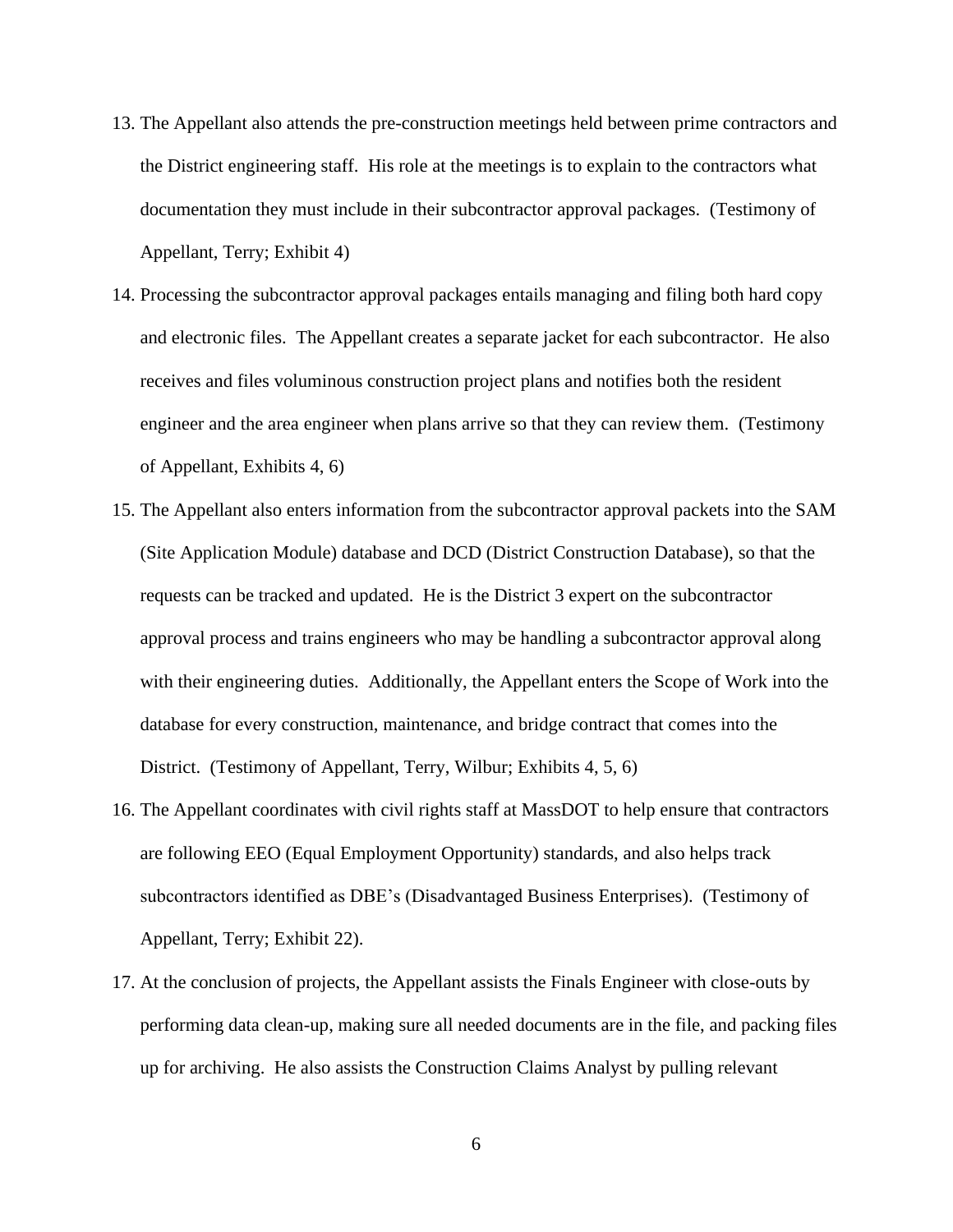documentation from the database to assist her in reviewing contractor claims, and runs occasional reports from the database for the Assistant Construction Engineer. (Testimony of Appellant, Wilbur, Terry)

- 18. In his 2019 EPRS (Employee Performance Review System report), the Appellant was rated "exceeds expectations" as to every job duty. The District Construction Engineer wrote that "James continues to excel in his role as office engineer in D3 Construction. James takes on all work assigned, and more. He is a pleasure to work with and he is an essential part of the D3 construction staff." (Exhibit 7)
- 19. On December 4, 2019, the Appellant filed a Classification Appeal with the MassDOT Human Resources Division, Classification and Compensation Unit, claiming that he was misclassified as a General Construction Inspector II and was performing the duties of a Construction Coordinator I. On the same date, the Appellant also filed his Employee Questionnaire and his Interview Guide. (Exhibits 1, 2, 3)
- 20. District 3 Assistant Construction Engineer Linda Terry filed a Manager's Questionnaire on December 10, 2019. (Exhibit 5)
- 21. On March 10, 2020, an appeal audit was conducted by MassDOT. (Exhibit 17)
- 22. On April 1, 2020, MassDOT notified the Appellant that a preliminary recommendation had been made to deny his appeal. (Exhibit 17)
- 23. On April 21, 2020, MassDOT notified the Appellant that his appeal to be reclassified from GCI II to CC I had been denied. The Appellant was notified of his right to appeal to the Commonwealth's Human Resources Division (HRD). (Exhibit 18)
- 24. On May 14, 2020, the Appellant filed his appeal with HRD. (Exhibit 19)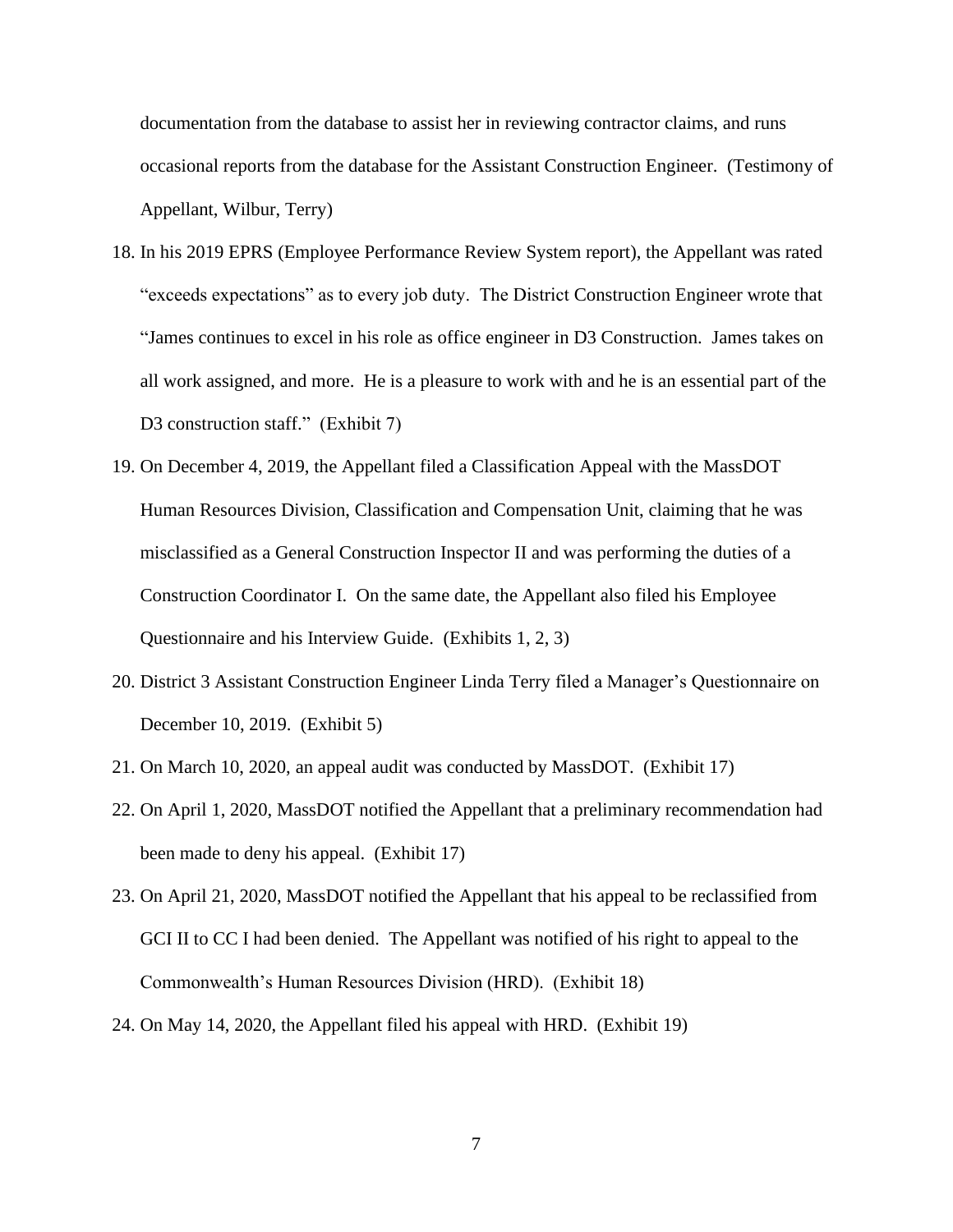- 25. On June 2, 2020, an analyst in the HRD's Classification and Compensation Unit wrote to the Appellant to notify him that his appeal had been denied by HRD because his duties did not warrant reallocation of his position. The Appellant was provided with his appeal rights and instructions. (Exhibit 19)
- 26. On June 19, 2020, the Appellant appealed HRD's decision to the Civil Service Commission. (Exhibit 2)

27. The duties of a General Construction Inspector II are set out in the Classification

Specification for the General Construction Inspector series. The Classification Specification

states that the GC II position is the "first-level supervisory job in this series." (Exhibit 13)

28. The series Summary describes the function of a General Construction Inspector as follows:

Incumbents of positions in this series inspect the construction of highways, buildings, bridges, dams, water or sewage systems, tunnels and waterways for conformance with plans and specifications; conduct tests on construction materials; survey construction sites; maintain records of construction operations; and perform related work as required.

The basic purpose of this work is to oversee the construction practices used on various sites, and to enforce compliance with plans, specifications and all applicable laws, rules, regulations, policies and procedures.

(Exhibit 13)

29. The GCI Classification Specification lists the following under "Examples of duties common

to all levels in series":

- 1. Inspects materials and construction operations for conformance to rules and regulations and contract plans and specifications.
- 2. Conducts field and/or laboratory tests on materials used in the construction of highways, buildings, bridges, dams, water/sewage systems, tunnels and waterways for conformance with specifications, standards and code compliance to ensure construction safety.
- 3. Performs minor survey work on construction sites by placing grade stakes and operating survey instruments such as transits, compasses, levels and rods to determine lines and grades in construction work and boundary lines for conformance with construction specifications.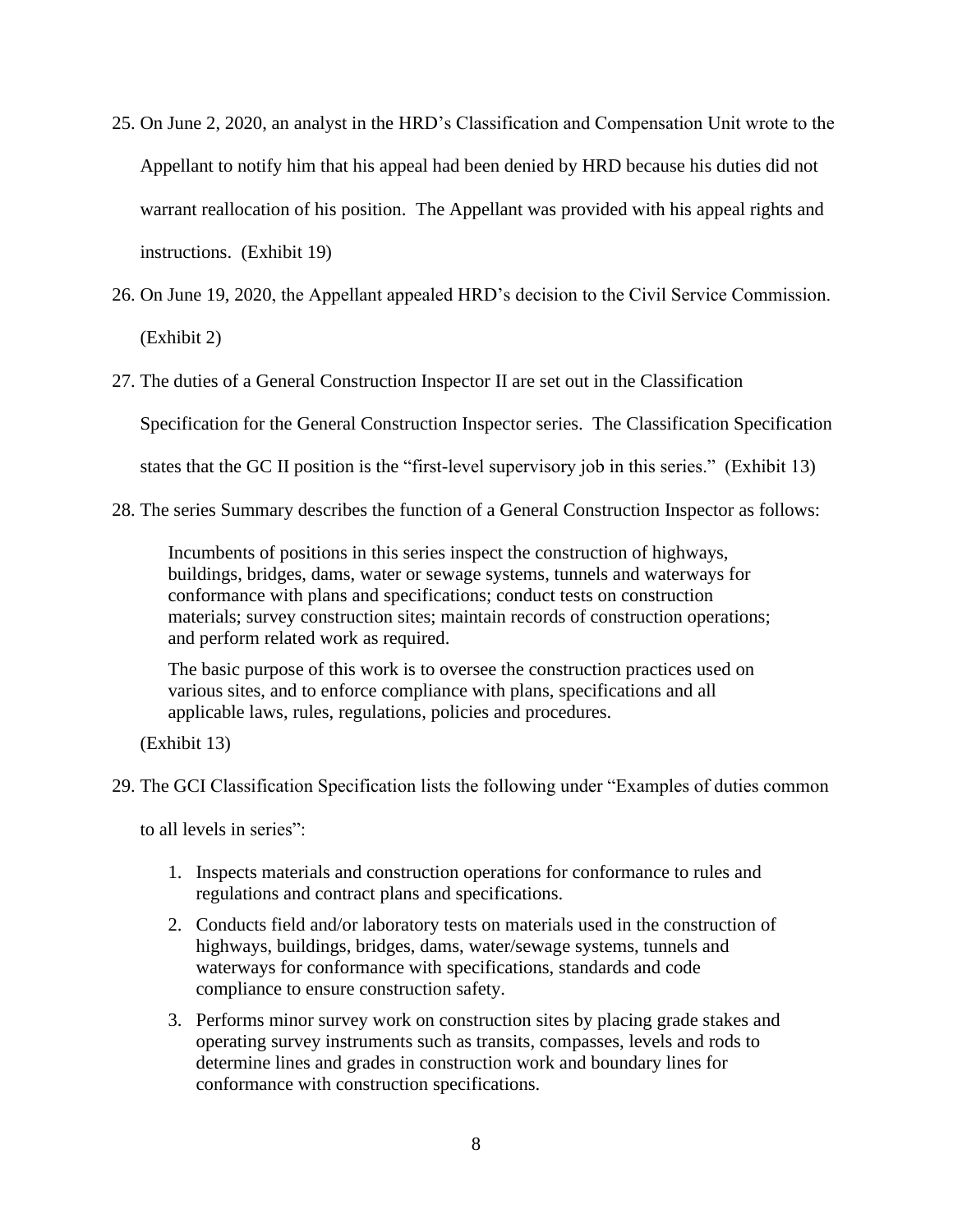- 4. Maintains records at construction operations by taking field notes and drawing sketches to chronicle the progress of construction.
- 5. Inspects contractors' safety procedures for conformance with state and federal regulations including the number and location of construction safety signs at work sites to insure the safety of construction personnel and the completed project.
- 6. Performs related duties such as attending safety meetings and construction seminars to keep abreast of changes and new developments in the field of construction; calculating quantities for pay estimates and payments and writing routine letters and memoranda.

(Exhibit 13)

7. Under "Differences Between Levels in Series" the GCI Classification Specification states

that those in level GCI II (the higher of the two levels in this series) perform the following

duties:

- 1. Inspect construction operations such as concrete and steel placement, excavation and drainage, traffic lines, signs, controls, pavement and lighting; check credentials of on-site inspectors and ensuring that contractors have acquired all necessary permits; monitor contractors' compliance with Equal Employment Opportunity guidelines and ensure that rules, regulations and laws concerning construction are observed.
- 2. Recommend changes to specifications or construction plans due to unusual field conditions, lack of funds or unavailability of materials.
- 3. Recommend the acceptance of completed construction projects, upon inspecting the workmanship, to ensure that procedures and materials comply with plans and specifications.
- 4. Respond to inquiries from abutters, contractors, other agencies and the general public concerning such issues as boundary lines, state building and safety codes.
- 5. Report and record investigative and inspection activities by writing letters. reports and memoranda regarding such matters as investigations, inspections, recommendations for corrective action and justifications for contract proposals; and edit reports prepared by subordinates on the status of construction.
- 6. Perform related duties such as attending pre-bid conferences for potential acquisition and construction projects and preparing or reviewing quantities and estimates.

(Exhibit 13)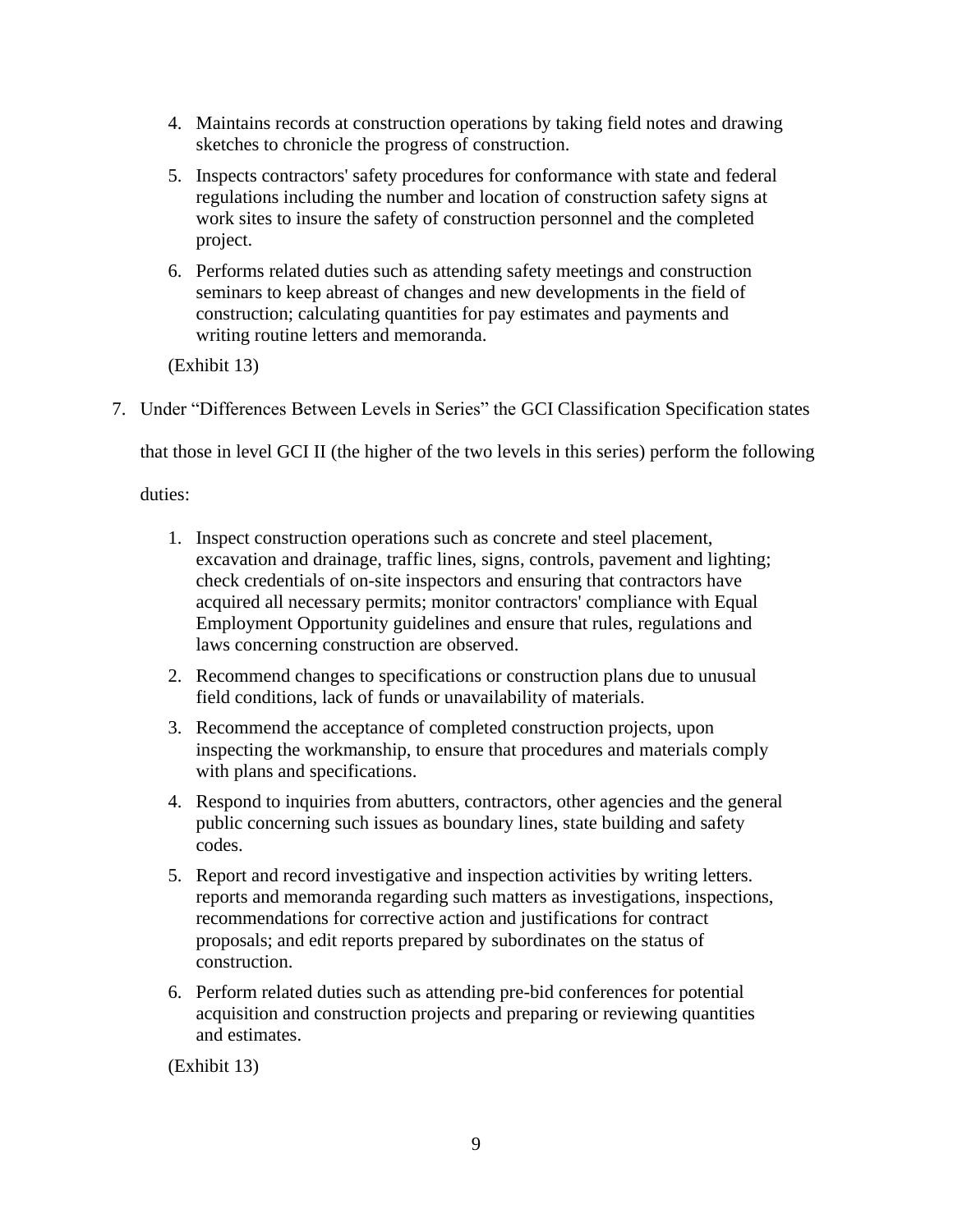8. Under "Minimum Entrance Requirements," the GCI Classification Specification provides at

the GCI II level:

Applicants must have at least (A) five years of full-time, or equivalent parttime, technical experience in the construction, Inspection and/or alteration of construction projects such as highways, buildings, bridges, tunnels, sewers, waterways, dams and parks, or (B) any equivalent combination of the required experience and the substitutions below.

Substitutions:

- I. An Associate's degree with a major in civil engineering, civil engineering technology or construction technology may be substituted for a maximum of two years of the required experience.\*
- II. A Bachelor's or higher degree with a major in civil engineering, civil engineering technology. architecture or structural. architectural or sanitary engineering may be substituted for a maximum of four years of the required experience.\*

NOTE: No substitutions will be allowed for the remaining year of experience.

\*Education toward such a degree will be prorated on the basis of the proportion of the requirements actually completed.

(Exhibit 13)

30. The Construction Coordination series was developed during the past decade to improve

MassDOT's control over construction projects, to improve on-time and on-budget

performance, and to improve oversight relating to contract specifications and MassDOT

policies and procedures. The series was also created to provide opportunities for career

advancement for employees without civil engineering degrees. The series went live in 2018.

(Testimony of Maloy)

31. The duties of a Construction Coordinator I are set out in the Classification Specification for

the Construction Coordinator series. The series summary states:

There are three levels in the MassDOT Construction Coordinator series. Incumbents of this classification series represent MassDOT Highway Division in a number of areas involved in the Department's Statewide Road and Bridge program. Responsibilities include, but are not limited to, the oversight, coordination and scheduling of construction and maintenance projects. The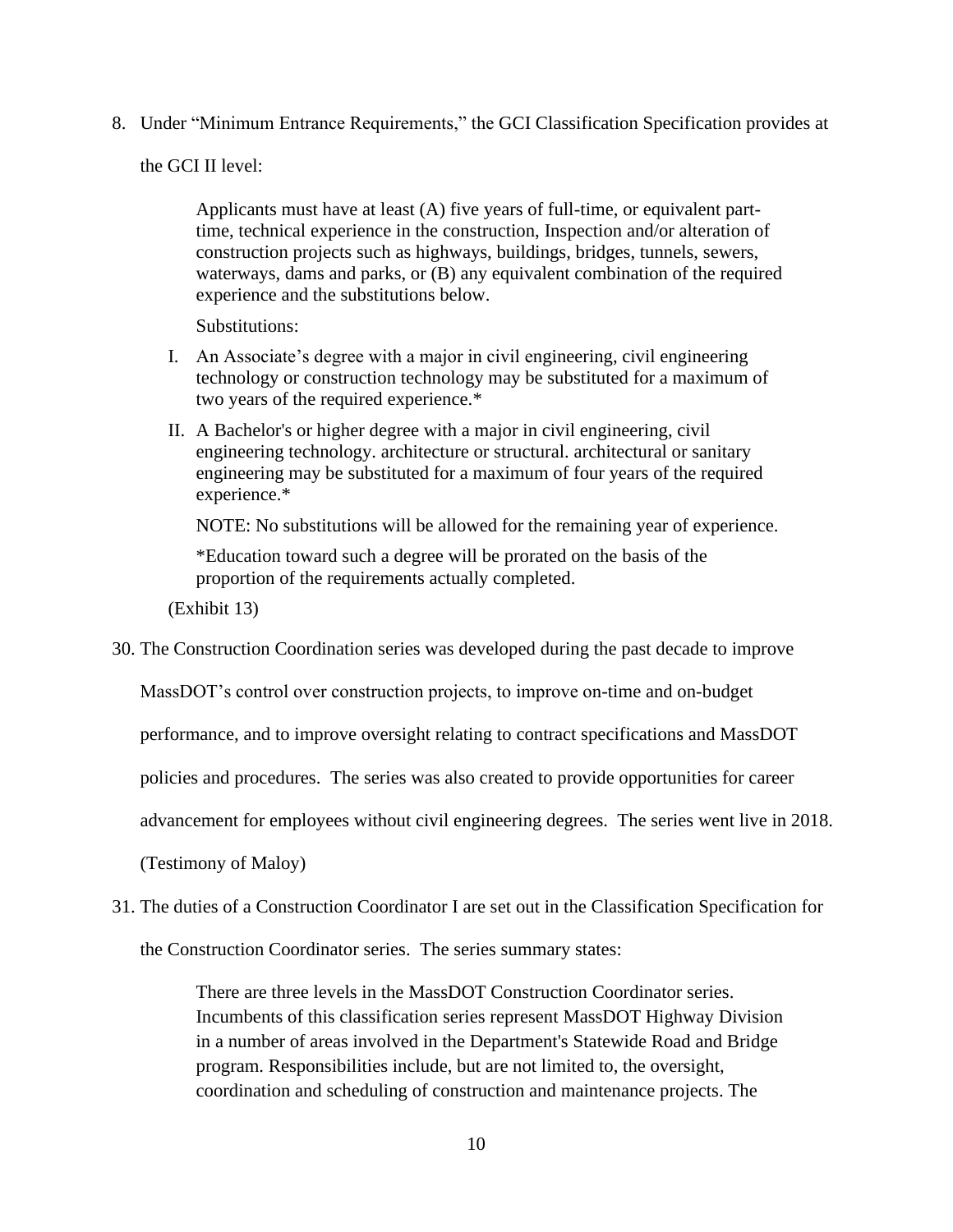three levels in this series will report to the Construction Section within a District Office or Headquarters. The purpose of these primary positions is to ensure projects are completed according to the contract documents and relevant MassDOT Policies and Procedures. Responsibilities include but are not limited to work and data management/review associated with construction claims, utility coordination, financial tracking and payments, construction schedules, records and procedures and the finals process.

(Exhibit 14)

32. The Classification Specification describes the distinguishing characteristics of the CC I

position as follows:

This is the entry level position in this series. The roles and responsibilities of this position: involve analyzing and managing data, project records, and work schedules; and coordinating utility work/payments on construction projects. Incumbents have strong working knowledge of construction standards and practices and perform work within a defined framework of procedures and standards. Although incumbents perform their duties independently on a dayto-day basis, they maintain frequent contact with supervisors and seek guidance for more complex issues.

(Exhibit 14)

33. Under "Functions Performed," the classification specification for the CC I position lists the

following:

- Review and gain an understanding of all project documents including Plans, Special Provisions, MassDOT's Standard Specifications for Highways and Bridges and Construction Standard Details and submittals to be familiar and current with all aspects of assigned projects.
- Participate in pre-construction meetings with designers, contractors, and Project Managers to contribute to quality designs that meet the Department's needs.
- Assist in the review of extra work order requests (e.g. process, scope, time and materials) to assist in determining whether the request has merit and conforms to contract specifications and to determine if the schedule should be adjusted.
- Assist in the review of construction claims submitted by the contractor.
- Coordinate utility work and reimbursements associated with construction projects with the Resident Engineer and the respective utility companies.
- Assist with the review and approval of contractor project schedules.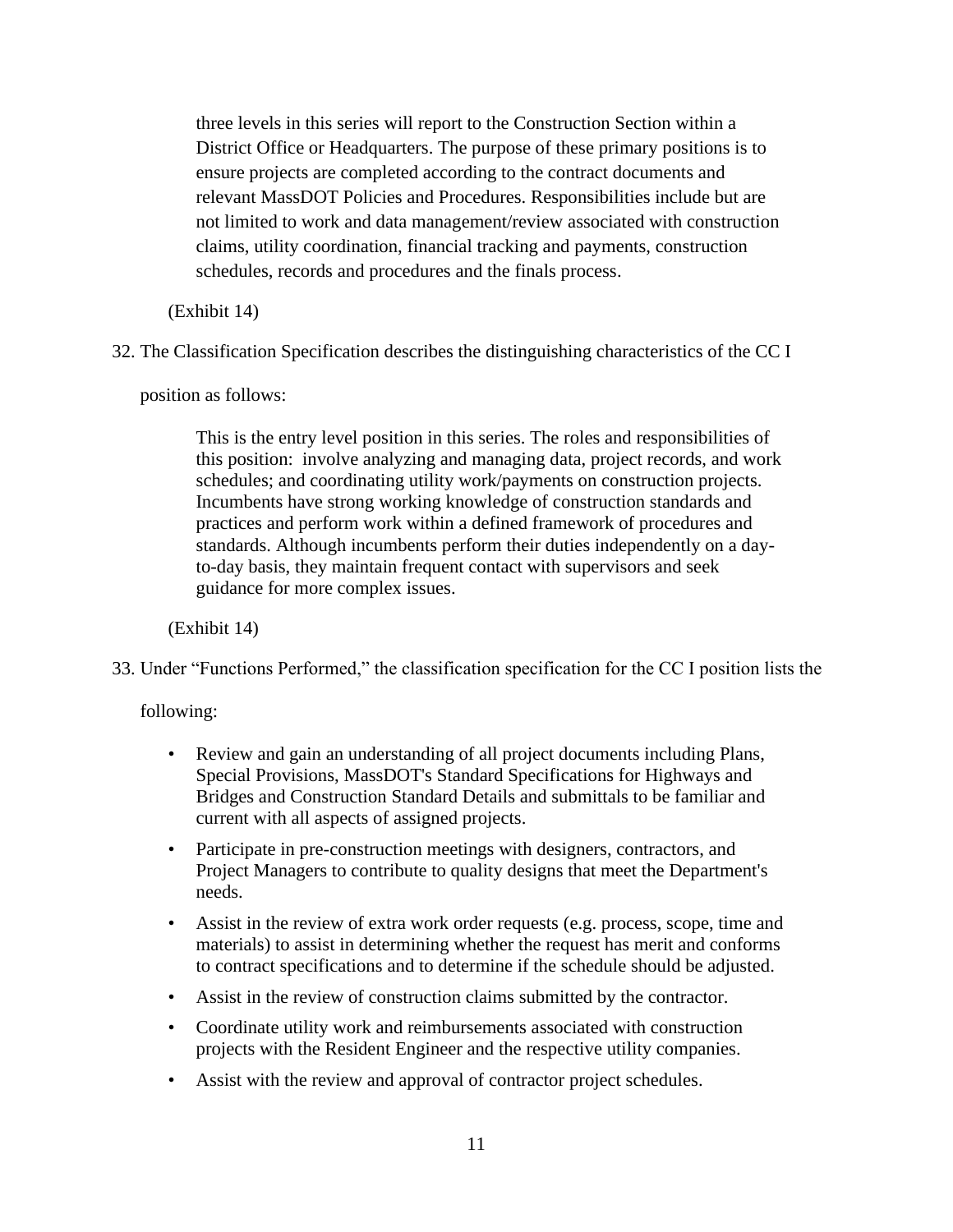- Assist with the project closeout and finals process.
- Conducts reviews of all project records and procedures and provides guidance and recommendations.
- Update and analyze various databases used to monitor and support the Statewide Road and Bridge Program.
- Review and coordinate planned work activities affecting state highways district wide to avoid conflicts and minimize impacts to the public.
- Review and coordinate weekly road closure schedules for the district.
- Develop and maintain directory of Emergency Contact information for the District's construction and maintenance projects and other large projects as necessary.
- Act as liaison between the District and the Highway Operations Center (HOC).
- Perform related duties as required.

# (Exhibit 14)

9. Under "Minimum Entrance Requirements," the Construction Coordinator Classification Specification provides at the CC I level:<sup>5</sup>

> Applicants must have (A) at least (4) four years of full-time or equivalent part-time technical experience in the construction, construction management and inspection of bridges, highways, roads, tunnels and ancillary buildings and structures; or (B) any equivalent combination of the required experience and the substitutions below.

> > . . .

Substitutions:

- I. An Associate's degree with a major in civil engineering, civil engineering technology or construction technology may be substituted for a maximum of one year of the required experience.
- II. A Bachelor's or higher degree in construction management, civil engineering, or civil engineering technology may be substituted for a maximum of two years of the required experience.
- Ill. Education toward such a degree will be prorated on the basis of the proportion of the requirements actually completed.

<sup>&</sup>lt;sup>5</sup> In the published Classification Specification for the Construction Coordinator Series, Exhibit 14, under Construction Coordinator I, Minimum Entrance Requirements, after the first paragraph the following words appear: "Bachelor of Science in Construction Management or a related Civil Engineering discipline." Regrettably, these words appear to be a scrivener's error. *See* Finding no. 30, *supra*. The omission of these words in the quotation above is noted with an ellipsis.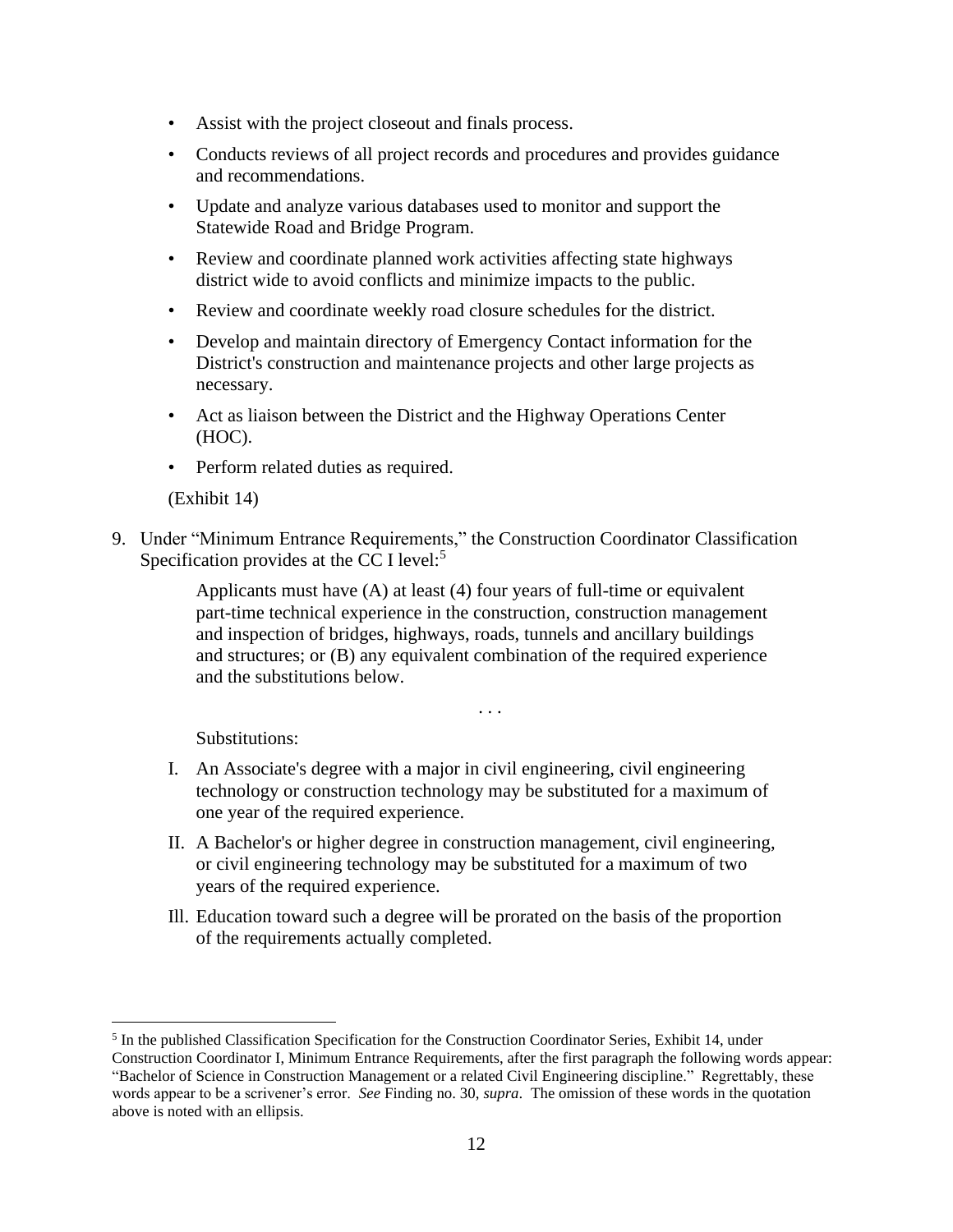Incumbents are required to possess a current and valid Motor Vehicle Driver's License at a Class level specific to assignment.

(Exhibit 14)

34. The duties of a Program Coordinator I are set out in the Classification Specification for the

Program Coordinator series. The series summary states:

Incumbents of positions in this series coordinate and monitor assigned program activities; review and analyze data concerning agency programs; provide technical assistance and advice to agency personnel and others; respond to inquiries; maintain liaison with various agencies; and perform related work as required.

The basic purpose of this work is to coordinate, monitor, develop and implement programs for an assigned agency.

(Exhibit 15)

35. The PC Classification Specification lists the following examples of duties common to all

levels in the series:

- 1. Coordinates and monitors assigned program activities to ensure effective operations and compliance with established standards.
- 2. Reviews and analyzes data concerning assigned agency programs to determine progress and effectiveness, to make recommendations for changes in procedures, guidelines, etc. and to devise methods of accomplishing program objectives.
- 3. Provides technical assistance and advice to agency personnel and others concerning assigned programs to exchange information, resolve problems and to ensure compliance with established policies, procedures and standards.
- 4. Responds to inquiries from agency staff and others to provide information concerning assigned agency programs.
- 5. Maintains liaison with various private, local, state and federal agencies and others to exchange information and/or to resolve problems.
- 6. Performs related duties such as attending meetings and conferences; maintaining records; and preparing reports.

(Exhibit 15)

36. Under "Minimum Entrance Requirements," the PC Classification Specification provides at

the PC I level: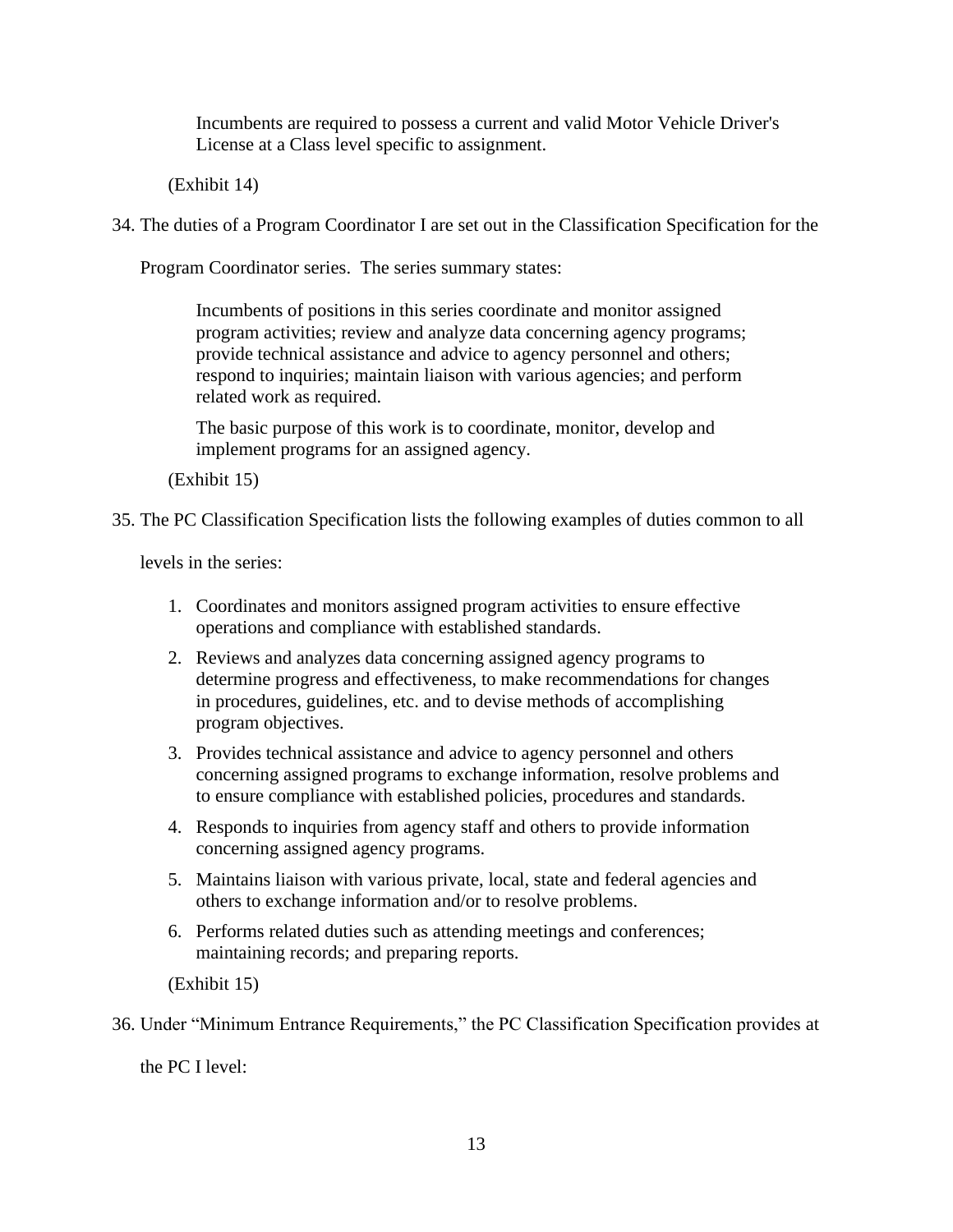Applicants must have at least (A) two years of full-time, or equivalent parttime, professional, administrative or managerial experience in business administration, business management or public administration the major duties of which involved program management, program administration, program coordination, program planning and/or program analysis, or (B) any equivalent combination of the required experience and the substitutions below.

Substitutions:

- I. A Bachelor's or higher degree with a major in business administration, business management or public administration may be substituted for the required experience.\*
- II. A Bachelor's or higher degree with a major other than in business administration, business management or public administration may be substituted for a maximum of one year of the required experience.\*

\*Education toward such a degree will be prorated on the basis of the proportion of the requirements actually completed.

(Exhibit 15).

## *Legal Standard*

Section 49 of G.L. c. 30 provides in relevant part as follows:

 "Any manager or employee of the commonwealth objecting to any provision of the classification of his office or position may appeal in writing to the personnel administrator and shall be entitled to a hearing upon such appeal . . . . Any manager or employee or group of employees further aggrieved after appeal to the personnel administrator may appeal to the civil service commission. Said commission shall hear all appeals as if said appeals were originally entered before  $it.$ "

The Appellant has the burden of proving that he is improperly classified. To do so, he

must show that he performs the duties of the Construction Coordinator I title more than 50% of

the time, on a regular basis. Gaffey v. Dep't of Revenue, 24 MCSR 380, 381 (2011); Bhandari

v. Exec. Office of Admin. and Finance, 28 MCSR 9 (2015) (finding that "in order to justify a

reclassification, an employee must establish that he is performing the duties encompassed within

the higher level position a majority of the time  $\dots$ .").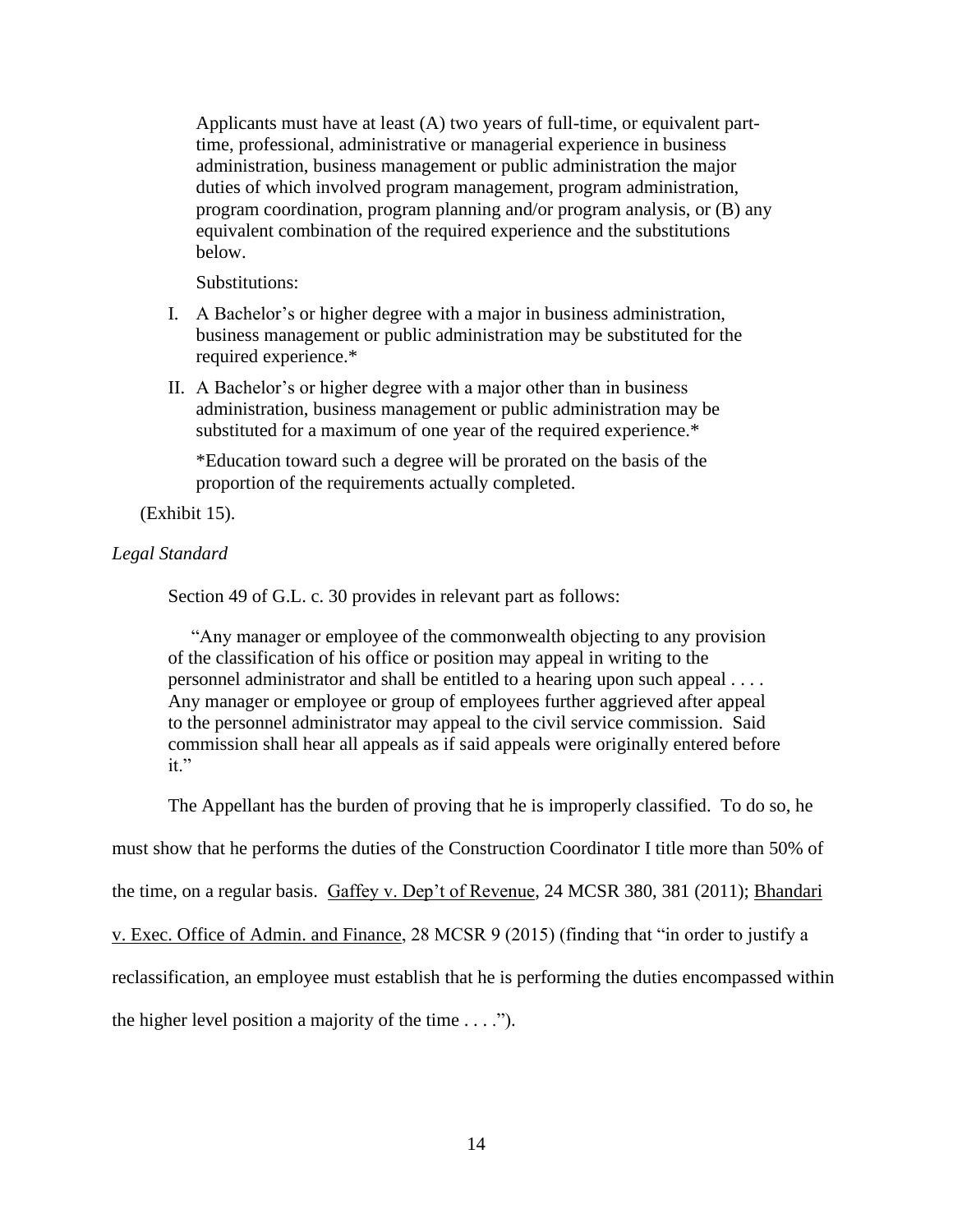#### *MassDOT's Argument*

MassDOT agrees that the Appellant is a dedicated and respected public employee, who has mastered a range of roles and responsibilities as he has progressed through the ranks at MassDOT. Nevertheless, where it is undisputed that he spends more than 50% of his time on the intake, review, and processing of prime contractors' requests for the approval of subcontractors, MassDOT argues that the bulk of the Appellant's work is closest to the administrative position of Program Coordinator I and does not fall within the level-distinguishing duties of a Construction Coordinator I.

MassDOT argues that the Appellant does not perform most of the duties of a CC I. For example, he does not perform a substantive review of the submitted plans or coordinate and approve utility work, road closures, and contractor schedules and requests, in order to keep projects on time and within contract specifications. He also does not perform substantive review of contractor claims, provide substantive assistance with closeouts and the finals process, or provide general review and coordination of state highway work activities. He does not act as the liaison between the District and the Highway Operations Center, or keep a list of emergency contacts.

#### *Appellant's argument*

The Appellant argues that he is misclassified as a GCI II and should be reclassified as a CC I. He performs some duties of a CC I and notes that the history of the functional position of Office Engineer, handling subcontractor approvals within District 3, is that it was previously held by persons with the positions of Civil Engineer II (Burt Christensen) and Civil Engineer III (Edmilson Tavares). The Appellant points out that the Construction Coordinator series only went live sometime in 2018, so that a classification within that series would not have been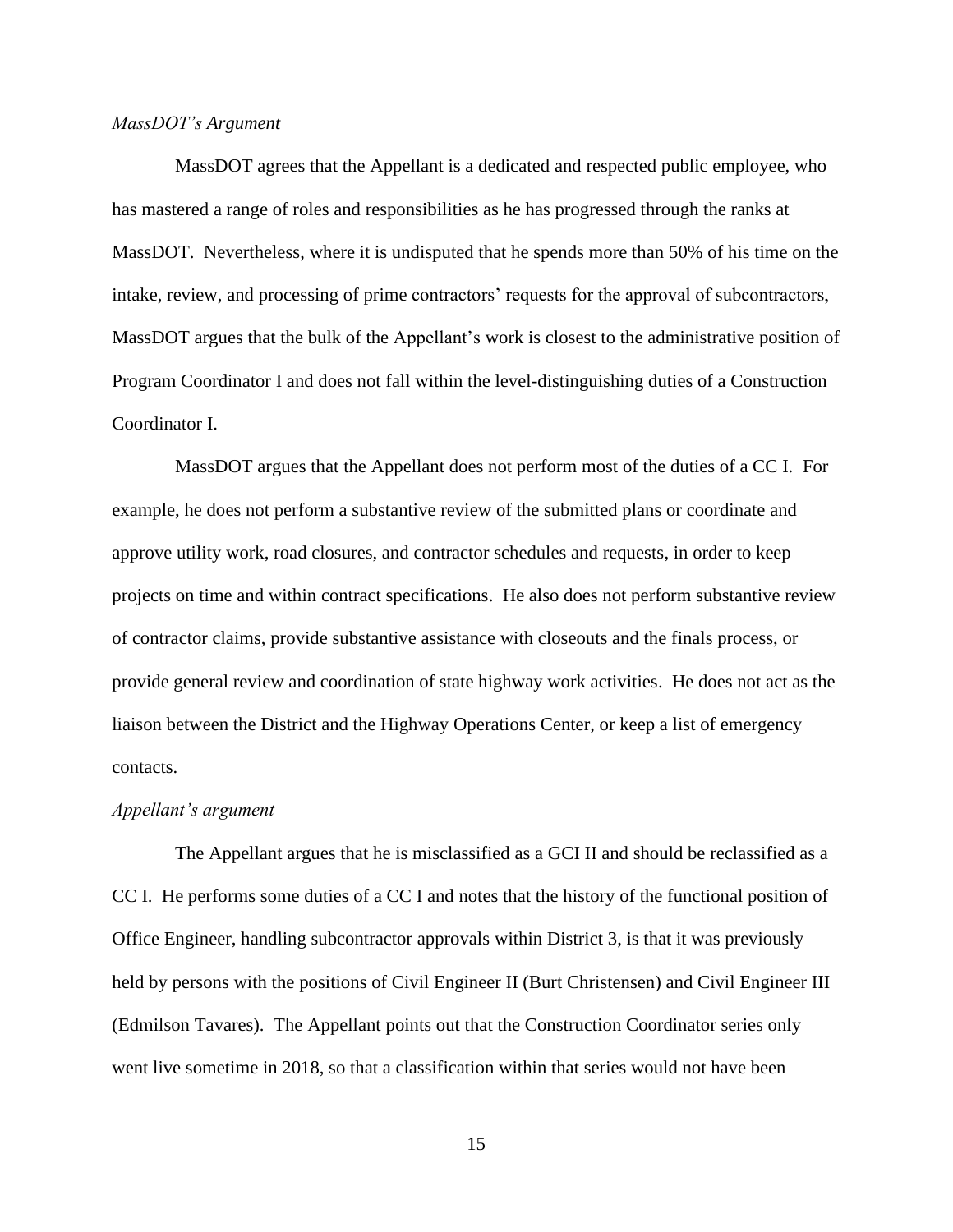available to Mr. Christensen and possibly also would not have been available to Mr. Tavares. In District 1, the Appellant notes that the subcontractor approval duties are performed by a Construction Coordinator II, and in District 6, those duties are performed by a Civil Engineer III.

Additionally, the Appellant argues that the career trajectory of a General Construction Inspector stops at his current title of GCI II, so that options for advancement must be either within the Construction Coordinator series at the CC I level, or within the Civil Engineering series at the CE III level. The Construction Coordinator series is more closely aligned to the Appellant's background, since it was adopted in part to provide career advancement options for those without civil engineering degrees. The Construction Coordinator series, moreover, falls within the same bargaining unit as the General Construction Inspector and Civil Engineer series, MOSES (Massachusetts Organization of State Engineers and Scientists).

The Appellant also addresses the testimony that his position most closely fits within Program Coordinator I and that, in District 4, subcontractor approvals are handled by a person within the Program Coordinator series. He argues that the Program Coordinator series is not an appropriate classification for his duties because for the past 25 years the District 3 office has had no employees within the PC series. Also, the Appellant believes that the PC series would not work well for advancement in a District construction office because it falls within NAGE (National Association of Government Employees), rather than MOSES, the bargaining unit associated with construction and engineering positions.

#### *Analysis*

The Appellant has not met his burden to show that he spends more than 50% of his time performing the level-distinguishing duties of a Construction Coordinator I. He testified that about 60% of his time is spent processing requests by prime contractors for approval of their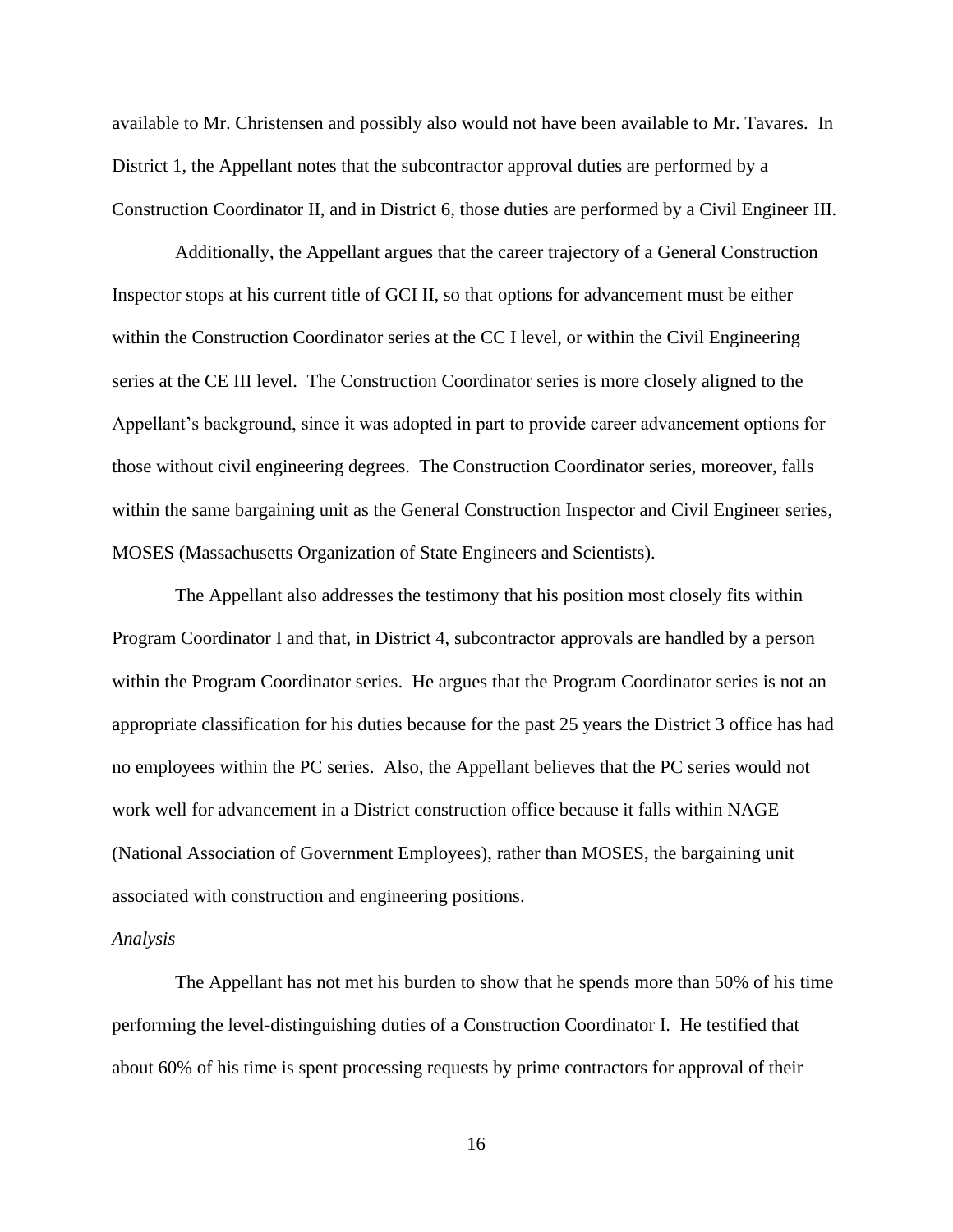subcontractors. By all accounts, the Appellant does an exceptional job in this highly-detailed office function, not only acting as the intake person for as many as ten to fifteen subcontractor packages per week, but also going out of his way to assist the prime contractors in ensuring that the packages contain all the required information and documentation. The Appellant assists in locating missing certificates and checks each package against a checklist before completing it and forwarding it to the construction engineer and District Highway Director. He also maintains the construction files for the District, creating a jacket for each subcontractor, receiving and passing on the project plans to the resident engineer and the area engineer, and entering the progress of the subcontractor approval process into the MassDOT databases.

It is evident, however, that the Appellant is not functioning as a Construction Coordinator I. His duties are primarily administrative in nature; whereas the duties of an employee within the CC series require the exercise of substantive oversight over construction projects and coordination of schedules, with the goal of keeping projects on track for completion and within contract specifications and MassDOT requirements. The Appellant testified candidly and straightforwardly that he does not perform most of the duties listed in the classification specification for a CC I and no longer works in the field. In particular, he does not read the full project plans (ranging from 50 to 100 pages) in order to understand all project details. He does not assist with the review and approval of contractor project schedules or help assess whether contractor work order requests have merit and are worthy of a schedule adjustment. He does not coordinate road closures or utility work and reimbursements. He does not coordinate highway work across the District to avoid conflicts and minimize impacts on the public. Nor does he act as the liaison between the District and the Highway Operations Center. These are leveldistinguishing duties of a Construction Coordinator I.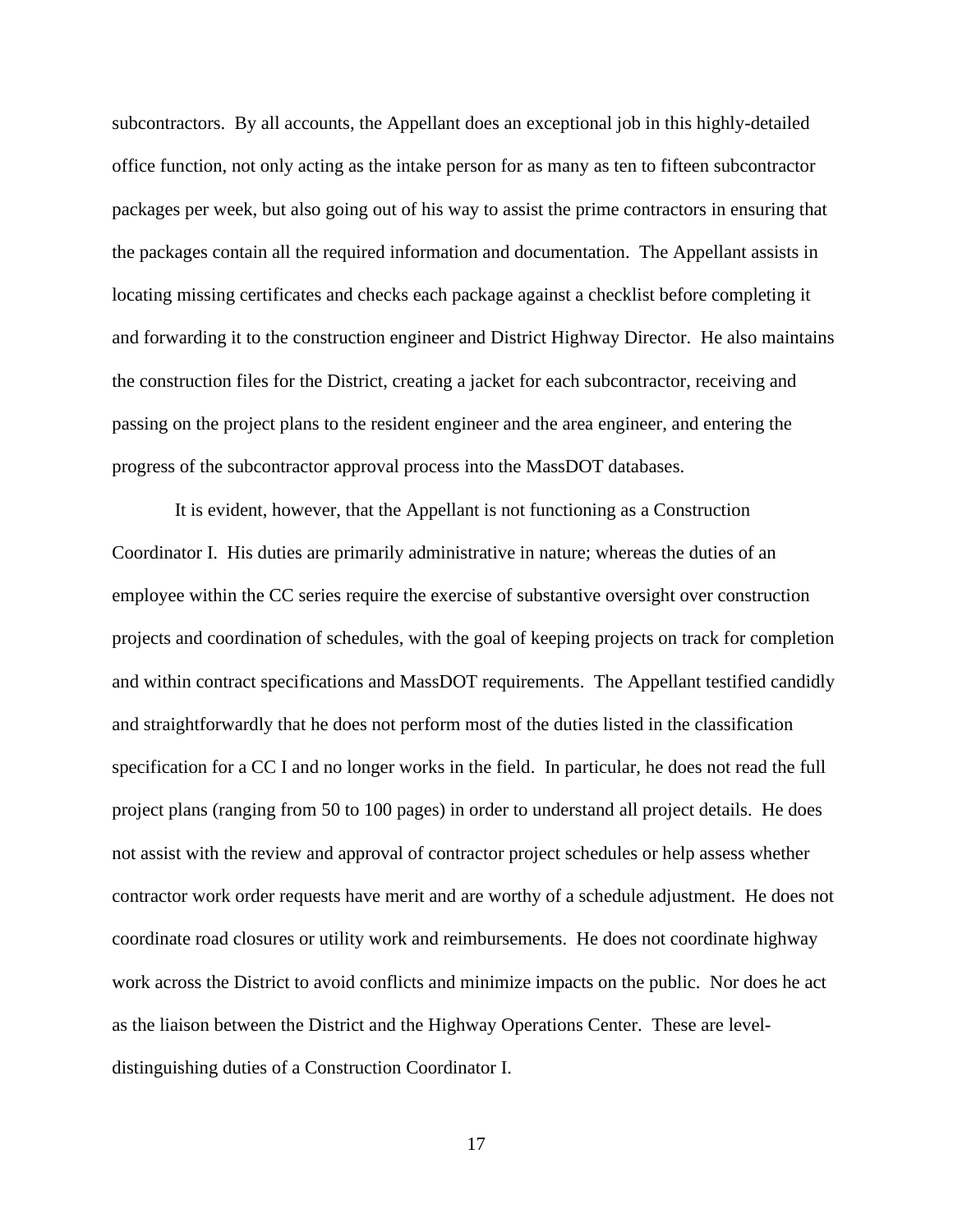Some of the Appellant's duties do relate to those of a CC I. The Appellant attends preconstruction meetings and explains to the prime contractor what documents and forms the contractor must include in his requests for approval for subcontractors. The Appellant assists the District Claims Analyst by pulling information from the database relating to claims. He enters Scope of Work into the database from contracts within the construction, maintenance, and bridge sections. And the Appellant helps the District Finals Engineer by inputting data during project closeout and collecting and packaging materials in preparation for archiving. These functions, however, do not occupy a majority of the Appellant's time and are mostly administrative. They do not entail the substantive review, oversight, and coordination of construction projects and schedules that is the core purpose of the Construction Coordinator series.

The Appellant's duties as Office Engineer – processing subcontractor approvals, performing database input, and managing the District 3 construction files – fall most closely within the duties of a Program Coordinator I. The Appellant helps implement, coordinate, and monitor the highway district's construction programs by ensuring that subcontractor packets are complete before being sent for approval. The Appellant's other duties also fulfill the purposes of a Project Manager. He provides technical assistance with data entry and responds to requests for assistance by running reports. In addition to preparing reports, the Appellant's attendance at meetings and maintenance of records fall within the "related duties" described in the specifications for the PC I position.

Nevertheless, I note that the Appellant has been permitted to retain his current title of GCI II, despite no longer performing construction inspections or doing any work in the field. PC I is a lower grade position than GCI II, so requiring reclassification would cause the Appellant financial harm. MassDOT's policy is to avoid a financial penalty in such a case.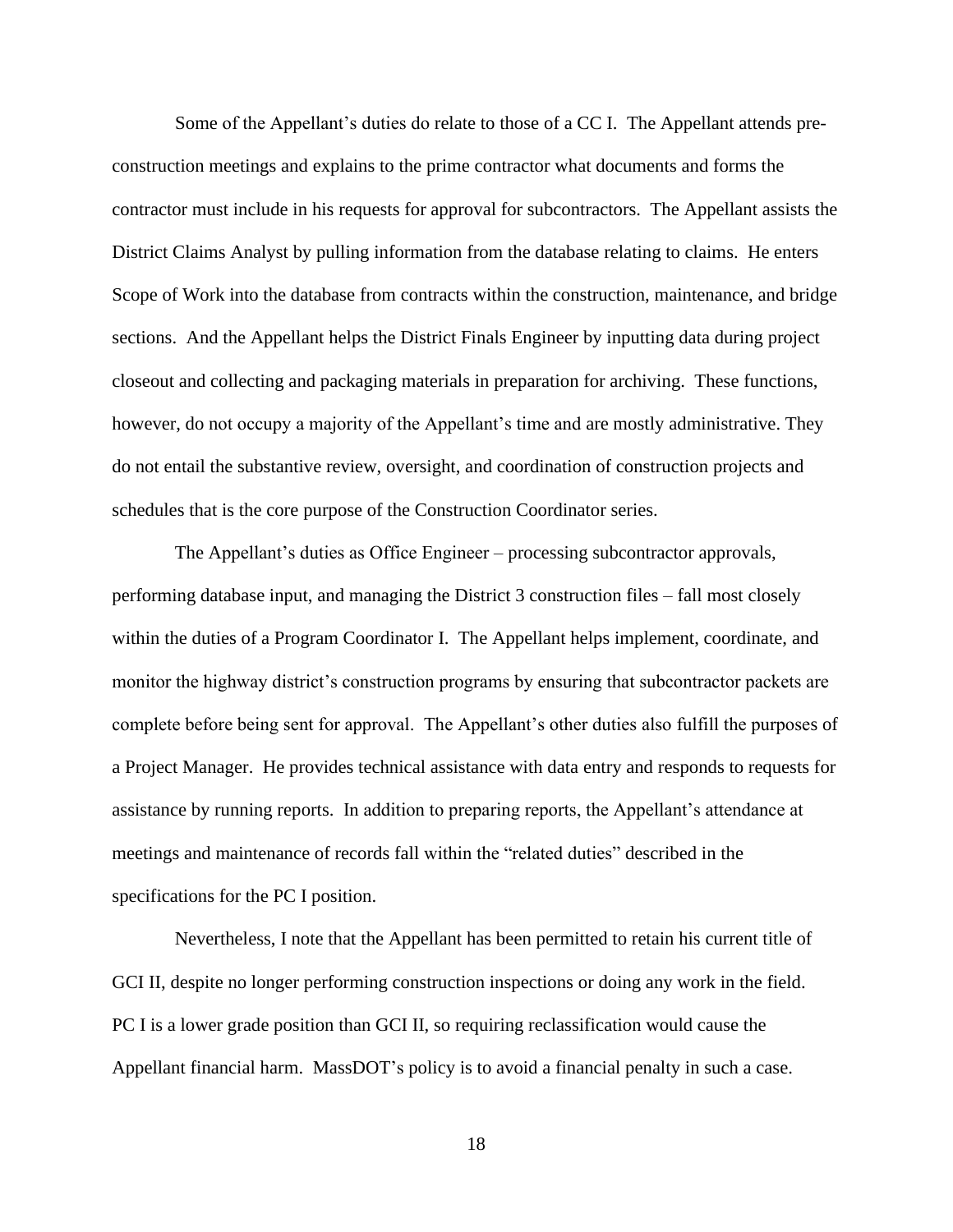Instead, the Appellant's position has been given a classification flag, so that when it is next filled it will be classified as a PC I.

Because the Appellant has not shown that he is performing the duties of a Construction Coordinator I more than 50% of the time, he is not entitled to reclassification into that position. That other employees may be misclassified, or performing Office Engineer duties in conjunction with field duties, does not entitle the Appellant to reclassification. See Gaffey v. Dept. of Revenue, supra. Also, in terms of career advancement, reclassification is different from promotion. Reclassification requires a showing that most of the employee's current, permanently assigned work falls within the requested position. Promotion, on the other hand, anticipates a prospective change in duties. See Lee v. MassDOT, 34 MCSR 329, 334 (2021). As to bargaining units, there is no requirement that all employees in a District office be represented by the same union – employees may change bargaining units along with a change in position.

For all of the above reasons, the Appellant's appeal for a reclassification under Docket C-20-099 is hereby *denied*.

Civil Service Commission

*/s/ Christopher C. Bowman*  Christopher C. Bowman Chair

By a vote of the Civil Service Commission (Bowman, Chair; Camuso, Stein, and Tivnan, Commissioners) on May 20, 2022.

Either party may file a motion for reconsideration within ten days of the receipt of this Commission order or decision. Under the pertinent provisions of the Code of Mass. Regulations, 801 CMR 1.01(7)(l), the motion must identify a clerical or mechanical error in the decision or a significant factor the Agency or the Presiding Officer may have overlooked in deciding the case. A motion for reconsideration does not toll the statutorily prescribed thirty-day time limit for seeking judicial review of this commission order or decision.

Under the provisions of G.L. c. 31, § 44, any party aggrieved by this Commission order or decision may initiate proceedings for judicial review under G.L. c. 30A, § 14 in the superior court within thirty (30) days after receipt of this order or decision. Commencement of such proceeding shall not, unless specifically ordered by the court,